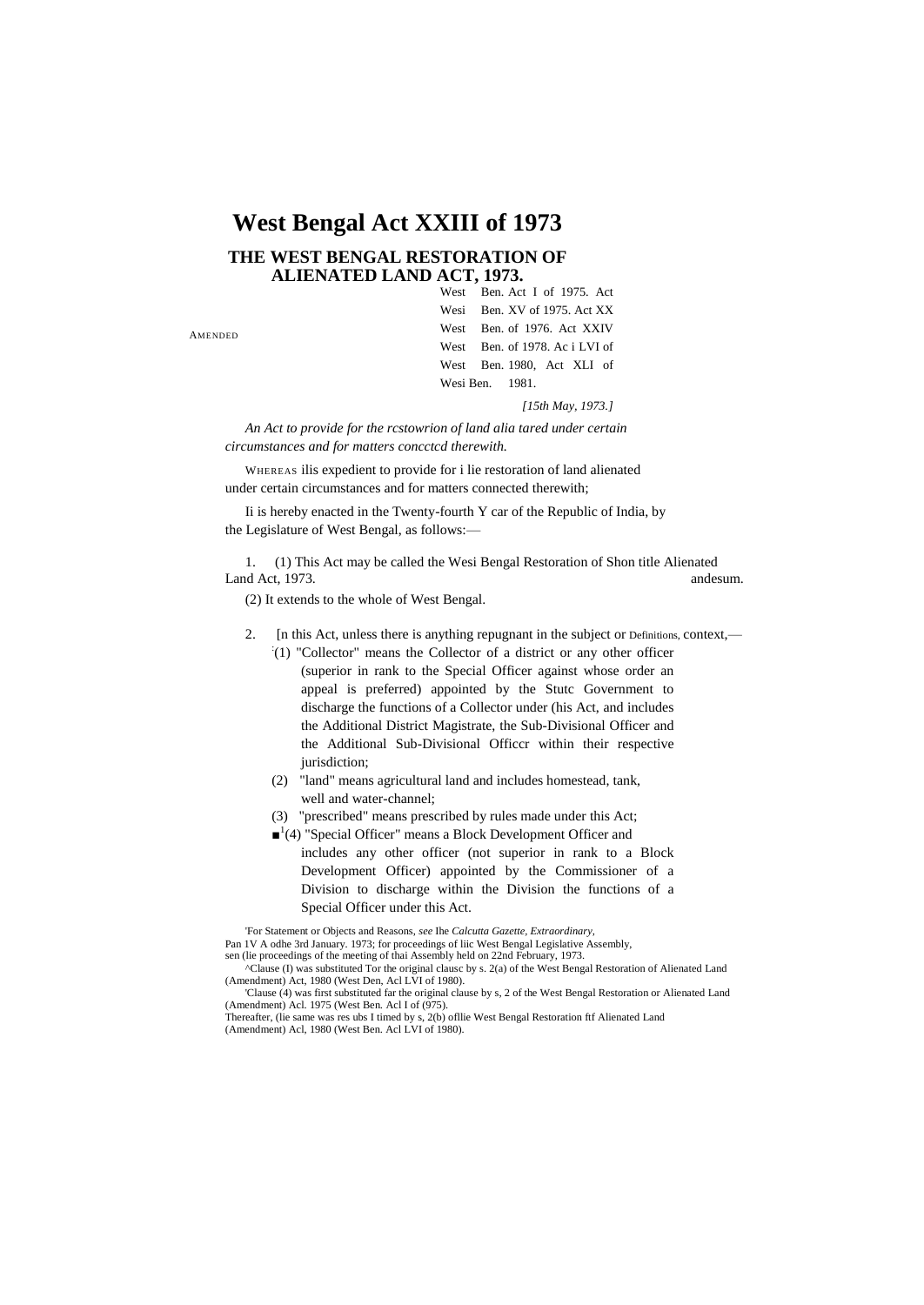480 *The IVe.s/ Bengal Restoration of Alienated Land Act, J973.*

#### *(Sections 3, 4.)*

**[West lien, /Vet**

Act lo override oihcr-'lnw, etc.

the contrary contained in any oLher law for (lie lime being in force:

3. The provisions of this AcL shall have effect notwithstanding anything to

Provided that nothing in this Act shall apply to any land which is WesiBcn. evacuee properly under section 3 of the West Bengal Evacuee Property Aei v of Act, 1951. <sup>1951.</sup>

Procedur e tor effecting restoration ol" lands alienated under cunain circumstances,

4. (1) Where brfore Ihe commencement of this Acl'far between the dale of such commencement and the date of ihe commencement of the West Bengal Restoration of Alienated Land (Amendment) Act, 1980] a person being the transferor holding not more lhan 2 hectares of land in the aggregate<sup>3</sup> [on ihc dale of transfer] transferred the whole or any pan of his land by sale to any person being the transferee, then, if—

> (a) such transfer was made after the expiry of the year 1967 being \* \* \* in need of money for the maintenance of himself and his family or for meeting the cost of his cultivation, or

(b) such trans for was made after the expiry of the year 1967 with an agreement, written or oral, for reconveyance of the land transferred, lo Ihe transferor, .

the transferor may,  $\frac{1}{2}$  [within ten years from the dale or commencement of this Act] make an application in the prescribed manner to the Special Officer having jurisdiction in the area in which the land transferred is situate for restoration of such land to him. .

(2) On receipt of such application, the Special Officcr shall cause a notice thereof to be served in the prescribed manner on the transferee.

(3) On the dale fixed in the notice for hearing such application or on any subsequent date lo which the hearing may be adjourned by the Special Officer, the Special Officer shall receive such evidence as may be adduced by the transferor and the transferee.

'The words "or within four years from ihc date of such commencement" were first inserted hy s. 2{i) of Ihc West Ucngal Rcsioralion of Alienated Land (A mend men I) Act, 1978 (West Ben. AcL XXIV of 197B). Thereafter. Ihc words, figures and brackets within iJie square brackets were substituted for Ihc words "or wilhin four years Jnim the dale or such commence™ em" by s. 3(a)(i) of ihe Wesl Bengal Restoration ofAlienalcd Land (Amendment) Act, 1980 (Wesl Ben. Act LVI or I98D).

'The words wilhin ihe square brack els wcic inscncii by s. 3(a)(ii). *ibid.*

<sup>J</sup>The words wilhin ihe square brackets were substituted Tor (he words "wilhin five yean from llm dale of such transfer or wilhin I wo years from Ihe date of cammcnccnientof this Acl, whichever period expires later," by s. ."!(:i)(iv), *ibiit.* Prior to this substitution, ihe words "wilhin fouryears from ihc dale ofcommenccmcnloflhis Act" were substituted for ihe words "wilhin iwo years from ihc dale of comniencemtnl of (his Acl" by s. 21iT ihc Wesl Bengal Restoration of Alienated Land (Second Amendment) Act, 1975 (West Ben. Act XV of 1975).

The words "in distress or" were omiticrt by s. 3(a)(iii). *ibid.*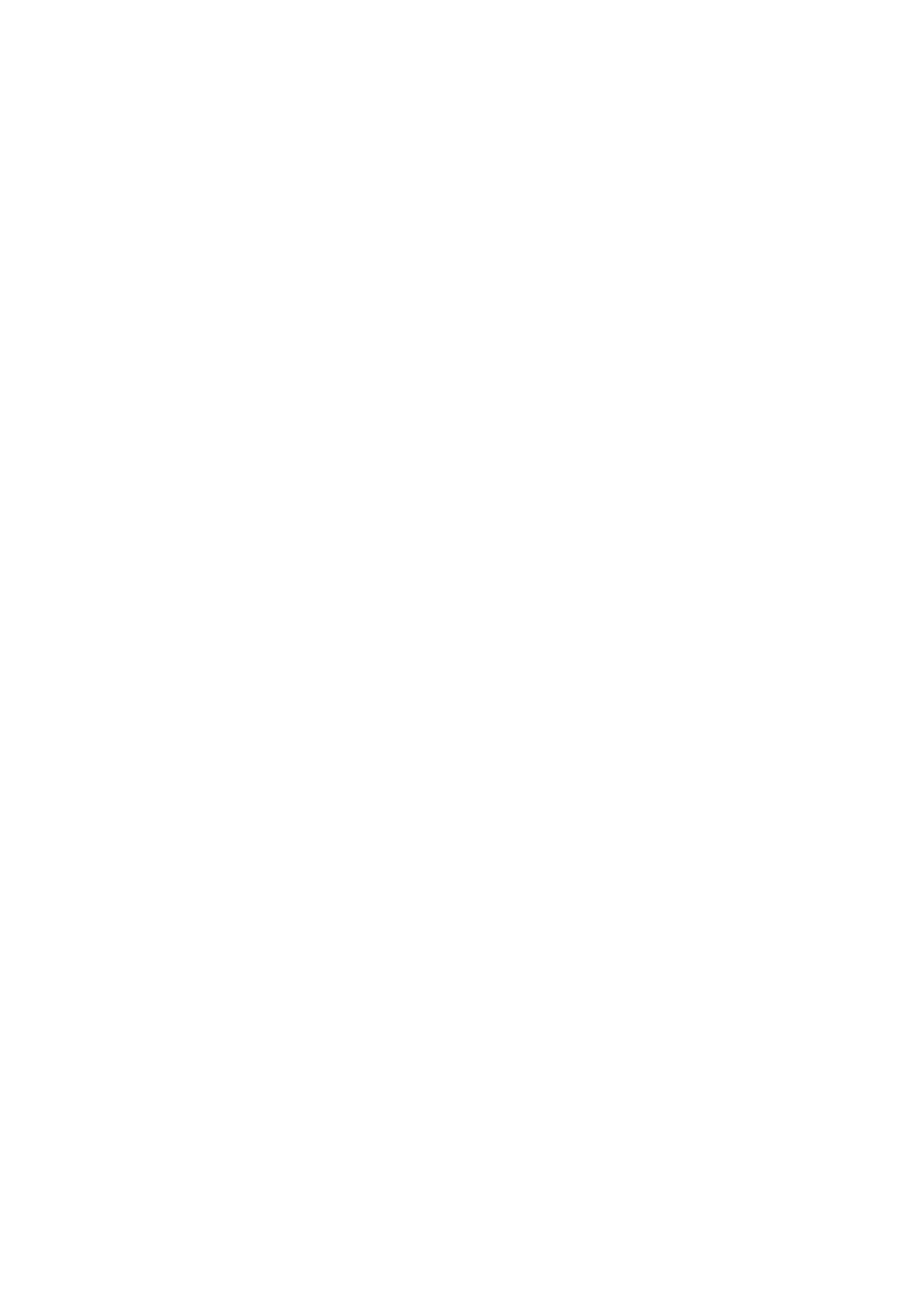*The We si Bengal Restoration of Alienated Land Act, 1973.*

**XXin** of **1973.]**

#### *(Section 4.)*

(4) If after considering such evidence and hearing the parlies llie  $\sim$  Special Officer is satisfied that such transfer was made by the transferor within the time, and Tor the purpose, referred to in clause (a) of sub-section (1), or, as the case may be, wilhin the lime, and under Ihe conditions, referred to in clause (b) of that sub-section, the Special Officer shall make an order in writing restoring the land transferred to ihe transferor and directing the transfer or to pay, in such number of equal instalments not exceeding ten and by such dates as may be specified in the order, the amount of the consideration which was actually paid by the transferee co the transferor for such transfer, together with interest on such amount at the rate of four *per centum per annum* from the date of his rcccipt of such consideration and the amount of any compensation for improvements effected to such land, allowed by the Special Officer and determined by him in the manner prescribed, less the amount determined in the manner prescribed of the net income from such land of the person in possession of such land as a result of such transfer:

Provided that the first of the instalments provided in the order made under this sub-section shall be payable within three months of the date of the order

'Provided further that all the heirs of a deceased transferor or.a deceased transferee shall be made parlies in every proceeding under this Act:

<sup>1</sup> Provided also that if the transferred land is partitioned by the transferee or his heirs, the Spccial Officer shall make an order in writing restoring the whole or any part of the land, as he may deem fit, to the transferor or his heirs, and where there are several heirs of a deceased transferor and some of them are not willing for restoration of the transferred land the Special Officer shall make such order restoring the whole of such land in favour of the heirs who are willing for such restoration. .

*Explanation.—*Subject to the other provisions of the section,—

■(i) the word "transferor" referred to in this Act means the first transferor or, where the first transferor is unwilling to gel the transferred land restored, any subsequent transferor between the expiry of the year 1967 andthedateof commencement of the West Bengal Restoration of Alienated Land (Amendment) Act, 1980 and includes llie heirs of such first or subsequent transferror;

'Second and lliird provisos were ndded by s. 3(b**)(i)** of [he West Ucngal Restoration of Alienated Land (Amendment) Acl. 1980 (West Ben. Ad LVI or 1980).

<sup>&#</sup>x27;Clause (i) was subsli tnicd by s. 3(b)(>i)(a), *ibid.* Priorioifiissubsliiulion, ihe words "and [he expiry of four yen re from I he dale of commencement ofihii Acl" were iubsiiiulcd for ihe words '"and Ihe dale of commencement of Ihis Act", in (he original Uauso (i), by s, 2(ii) of the Wcsl Bengal Rcsloralion of Alienated Land (Amendment) Acl, 1978 (Wcl Ren. Acl XXIV of 1978).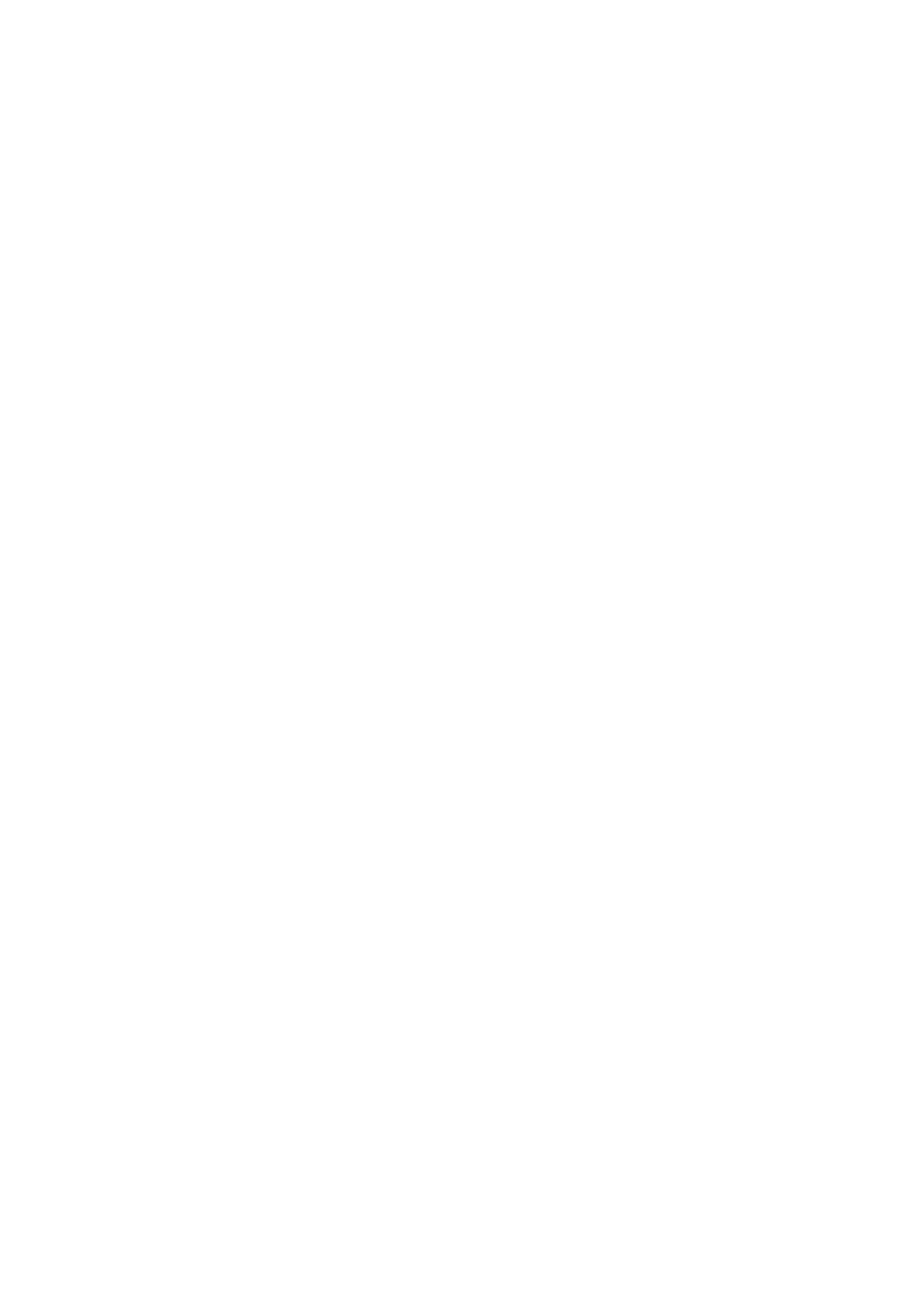482 *The IVe.s/ Bengal Restoration of Alienated Land Act, J973.* [West Ben. Act

#### *(Section 4.)*

- (ii) the word "transferee" shall mean where the land is in (he possession of any person other than ihe first transferee by virtue of a subsequent transfer '[such subsequent transferee and shall include the heirs of such transferee;] and
- (iii) the expression "consideration which was actually paid by the transferee to the transferor" shall mean where there was more than one transfer, the amount which was paid by the first transferee to the first transferor.

: (4a) An application made under sub-section (I) shall be filed before the Block Development Officer having jurisdiction over the area in which the transferred land is situated, who may either refer the same to any other Special Officer wilhin the Block or dispose of i[ himself.

-(4b) The Block Development Officer may, oil his own notion or on an applicalion made by a transferor or a transferee, for reasons to be recorded in writing, iransfer any application made under sub-section (1)

from one Special Officer other than himself to anolher Special Officer or withdraw such application for disposal by himself.

(5) Notwithstanding anything contained in the Indian Evidence Act, i or 1872. 1872, any evidence adduced by a transferor varying, adding lo, or subtracting from, the terms or the sale deed to prove the necessity or purpose for which the transfer was made or the amount of consideration actually paid by the

transferee to the transferor, shall be admitted: 'Provided that if an applicalion made under sub-section (I) has been

rejected by the Special Officer only in consideration of the written recital of the purpose of transfer recorded in the sale deed over-looking Ihe evidence adduced by the transferor, the transferor may, wilhin a period of one year from the dale of commencement of the Wesl Bengal Restoration of Alienated Land (Amendment) Act, 1980, apply afresh and thereupon the Special Officer shall proceed with the hearing of such applicalion,

consider such evidence as may be adduced by the transferor and ihe transferee and made such order ihereon as he may deem fit.

(6) When the Special Officer makes an order for payment under subsection (4), he shall direct that—

- (a) where such land has been sold, before or after such order is made, in execution of a decree or of a certificate under Ihe Bengal Public Demands Recovery
	- Act, 1913, against ihe Bun. Act HI transferee, the whole or ihe amount payable under the said <sup>Qf 1913</sup>-

<sup>&#</sup>x27;Tlic wards wilhin the square bmckels were substituted for itic ward\* "juch subsequent transferee;" by s.3(b)(iiKb)oflhc Wesl Bengal Rcilor.ilionof Alienated Land (Amendmenl) Act, 19K0 (West Ben. Acl LVI i>f I9E0).

<sup>:</sup> Sub-sec lions (4a) and (4b) were inserted by s, 3(c). *ibid.* <sup>J</sup>The proviso was inserted by s. 1(d), *ibid.*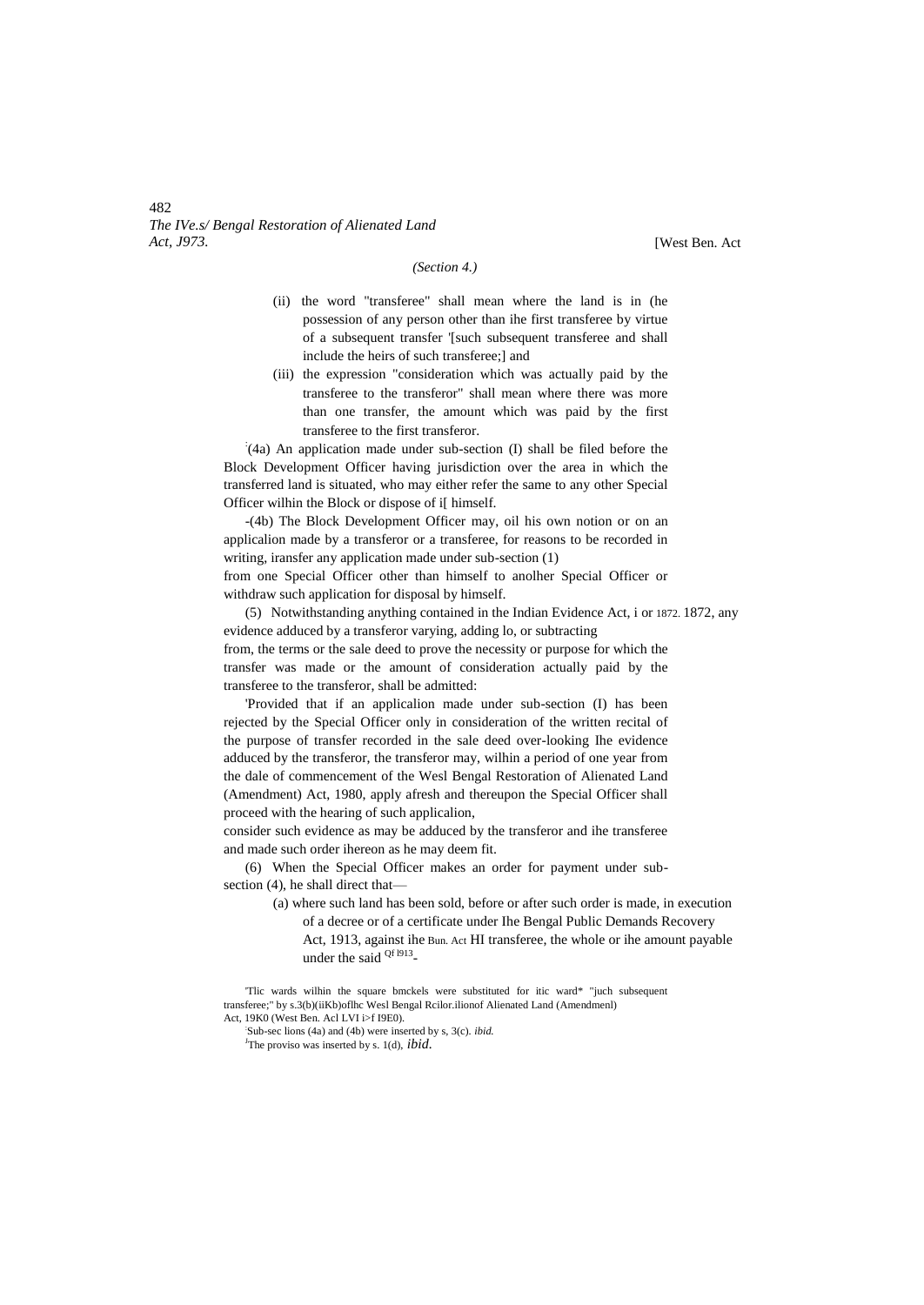*The IVe.s/ Bengal Restoration of Alienated Land Act, J973.* **XXIII of 1973.]**

#### *(Section 4.)*

order, or such part of it as may lhen remain due, shall, notwithstanding anything contained in such order, become due and payable at once and on such payment being made, such sale in execution of the decree or the certificate shall be set aside and the amount paid shall be applied towards satis fact i on of the decree or the certificate, as the case may be;

- (b) in the case where such land has been alienated by the transferee before the dale of such order by means of a *bona fide* lease for valuable consideration or a usufructuary mortgage, such payment shall be made to the transferee and the person in possession of such Jand as a result of such transfer in such proportion and in such manner as may be determiner] hy the Special Officer and specified in the order; and
- (c) in other cases, such payment shall be made to the transferee:

Provided that if such land is subject to a *bona fide* mortgage oiher than a usufructuary mortgage and such mortgage wasexecuied aftcrthe transfer of such land referred to in sub-section (1), [he Special Officer shall direct thai such instalments shall first be paid to the mortgagee uniil [he amount due under ihe mortgage as determined by the Special Officer is paid off and that thereafter any such instalments or part thereof still remaining due shall be paid in the manner provided in clause (a), clause (b) or clause (c) of this sub-section, as the case may be.

(7) The amount ordered (o be paid by instalments under sub-section (4)sholl bea chargeon Ihe land in respect of which iheorderunder thai sub- sect ion has been made.

(8) Where any land, in respect of which an order under sub-section (4) is made, is, after the date on which such order lakes effect under subsection (1) of section 5, sold in execution of a dccree or of a certificate filed

Ben. AciIIJ under ihe Bengal Public Demands Recovery Act, 1913, agains[ the <sup>of 1913</sup>' transferor to whom restoration had been made, or otherwise [ransferred by him. ihe whole of ihe amount payable under such order lhen remaning due shall, notwithstanding anything contained in such order, at once become due and payable, and the person lo whom such amount is payable shall be entitled to recovcr it under section fi.

> $\frac{1}{2}$ (9) Notwithstanding anything to the contrary contained in any other law or in any agreement or in any judgement, decree ororder of any Court,

#### 483

<sup>&#</sup>x27;Sub-seclion5. ((?) and (10) were first inserted by s. 3(e) of Lhc Wcsl Bengal Restoration or Alienated Land (Amendment) Acl, 1980 (Wcsl Ben. Acl LVI of 19S0), Then, sub-section (10) was substituted by s, 2 of lhc West Bengal Restoration or Alienated Land (Amend men l) Acl, 1981 (Wcsl Ben, Acl XL1 of 1981), w.eX 20,8.1981.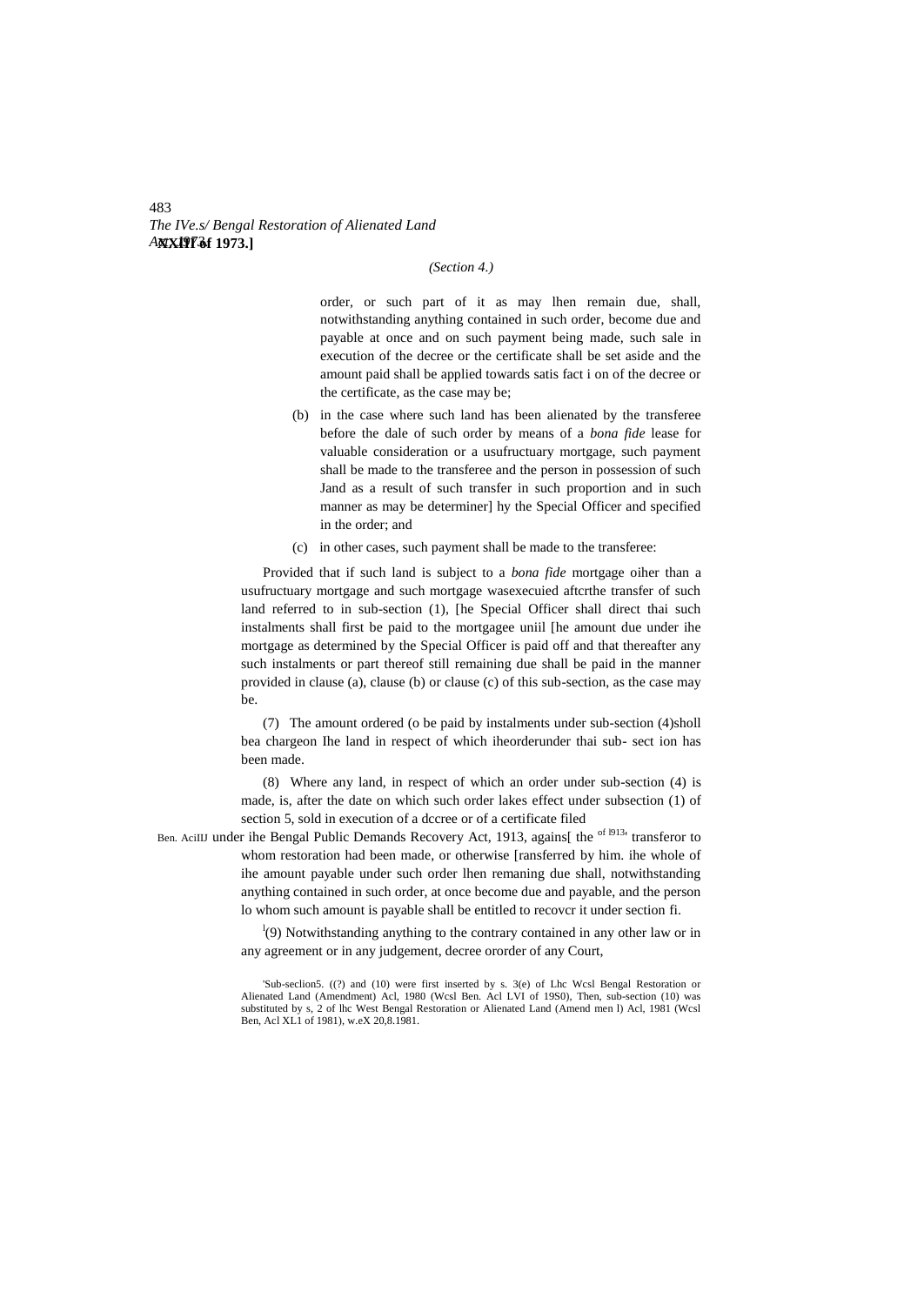#### *(Suction!, 4A-4C.)*

Tribunal or any other authority, there shall not be any amicable settlement, or compromise in rcspect of any proceeding under this Acl other lhan a settlement or compromise resulting in restoration of transferred lurid lo a transferor and inallsuchcases the provisions of this Act and the rules made thereunder shall apply.

 $1(10)$  If the transferee including the members of his family holds on the dale of transfer QOt more than one acre of land including the transferred land and such land becomes the principal source of income of the transferee including the members of his Family, the Spccial Officer shall not make any order under subsection (4) unless the transferor including Ihe members of his family holds not more than one acre of land including the transferred land on the date of transfer.

Apptnls. -4 A. Any iransfcroror transferee may, wilhin thirty days from the dote of an order made under sub-section (4) of section 4, prefer an appeal in the prescribed manner to the Collector and ihe decision of the Collector (hereon shall be final.

Kcprtsen lotion of innslcror unit transferee. Filing an J transfer of Appeal,

 $34B$ . No transferor or transferee shall be entilled to be represented by a legal practitioner in any proceedings under this Act.

-4C. An appeal preferred under section 4A shall be filed before the Subdivisional Officcr or the Additional Subdi visional Officer, as ihe case may be. having jurisdiction over the area in which the transferred land is situated, who

may either refer the same to any other Collector under his control for disposal or dispose of it himself and may, on his own motion or on an applicalion made by an appellant or a respondent and for reasons lo be recorded in writing, transfer such appeal from one Collector cither lhan himself to another Collector under his control or withdraw such appeal for disposal by himself:

> Provided that the Collector of a district or the Additional District Magistrate may, an his own motion or on an application made by an appellant or a respondent, call for ihe records in respect of any appeal pending before any Collector under his control and, for reasons to be recorded in writing, transfer such appeal from one Collector to another Collector or withdraw such appeal for disposal by himself.

'Str fncl-nole t on page 483. (iiiftr.

Scclions 4A lo 4C were inserted by , s, 4 of the Wesl Bengal Restoration Or Alien.iied Land (Amendment) Acl, 1930 (Wcsi Ben. Acl LV1 of 19ED).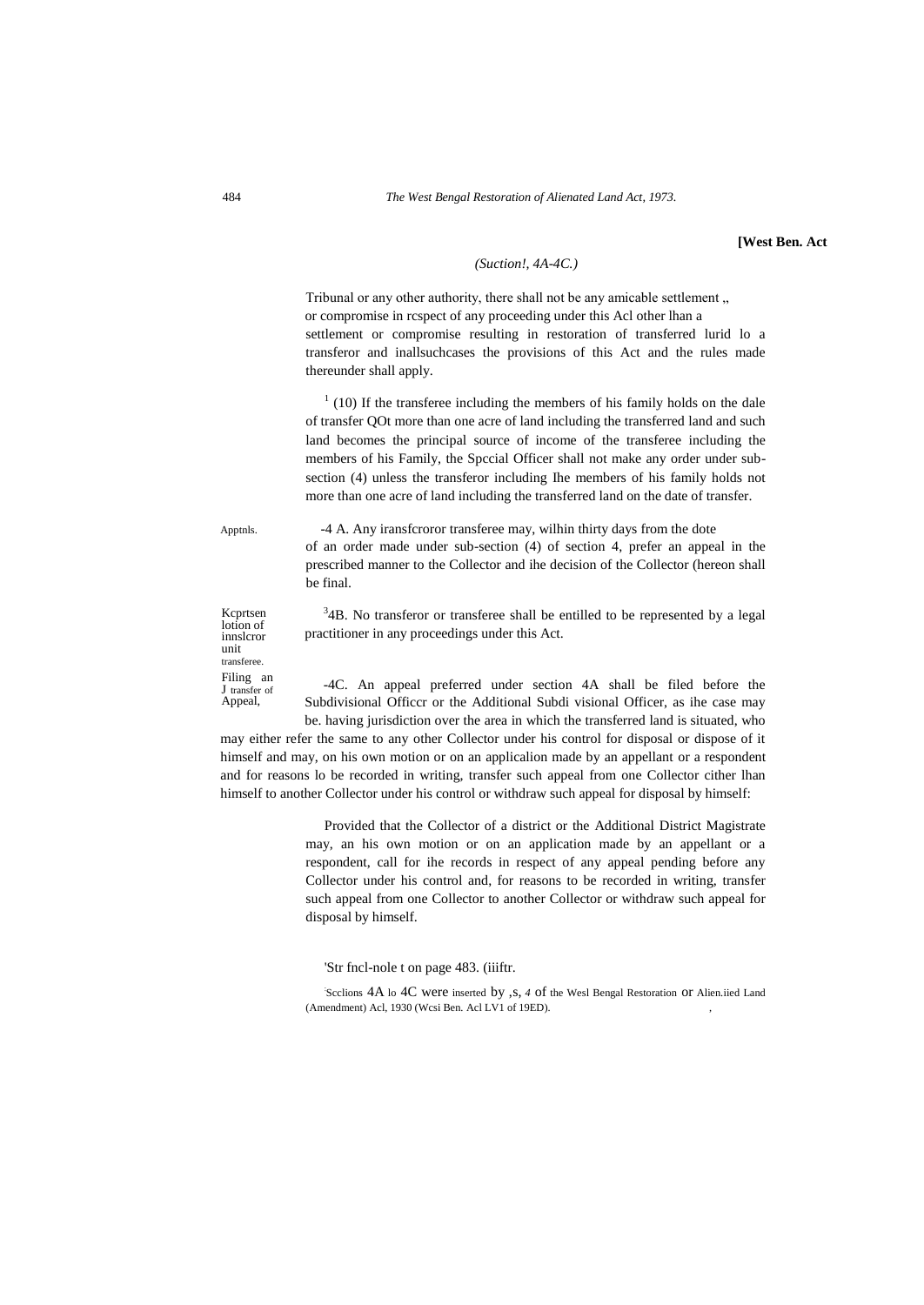## 485 *The IVe.s/ Bengal Restoration of Alienated Land Act, J973.* **XXIII of 1973.]**

*(Sections 5, 6.)*

5. (1) When the Special Officer makes an order under sub-section (4) of section 4 restoring any land to ihe transferor, such order shall have effect on the 1st day of *Baisakit* next following the date of the order.

EJTcci or order or restoration of land.

(2) From the date on which an order under sub-section (4) of section 4 lakes effect under sub-section (1) of this section, the right, title and interest in the land accruing to the transferee or the person in possession as a result of the transfer referred to in sub-section (1) of section 4 shall, subject to ihe provisions of sub-section (7) of that section, be deemed to have vested in ihe transferor free from all encumbrances, if any, which have been created after the date of such transfer.

'(3) If on or before the date on which an order made under sub-section (4) of section 4 lakes effect under sub-section (l)ofthissection, the person in possession of the land as a result of the transfer referred lo in sub-section (1) of section 4 has not delivered possession of such land to ihe transferor, the Special Officer may of his own motion, and shall, on Ihe application of Ihe transferor, execute the order in such manner as he considers expedient, and may,'—

- (a) if he is an Executive Magistrate, enforce ihe delivery of possession of such land to the transferor with the help of the police, or
- (b) if he is not an Executive Magistrate, apply lo an Executive Magistrate having jurisdiction and thereupon such Magistrate shall enforce Ihe delivery of possession of such land lo the transferor with the help of the police.

 $6.$   $(1)$  Any sum payable under an order made under sub-section (4) of section 4 shall be recoverable as a public demand;

Recovery of sums due under an order under sub-sec lion (4) of section 4 xs n public<br>demand

1913.

<u>.</u>

Ben. Acl m of Recovery Act, 1913, unless a requisition is made by the transferee for recovery of  $\frac{\text{p}^{\text{tubic}}}{\text{demand}}$ Provided thai no action shall be taken under the Bengal Public Demands any sum payable undersub-section (4) of section 4 and the requisition before being forwarded lo the Certificate-Officer with or withoul any modification, as the

case may be, is countersigned by lhc Special Officer.

 $3(2)$  On receipt of a requisition under the proviso to sub-section (1), the Special Officer shall, if he is satisfied that the transferee had refused to accept any of the instalments provided in the order under sub-section (4)

'Sub-scciion (2) was ad tied by s, 3(b). *ibid.*

1 7B. The provisions of section 5 of the Limitation Act, 1963 shall 36 of 1963. apply *mutatis mutandis* lo all proceedings and appeals under this Acl.

<sup>■</sup>Sub-scclion (3) was substituted for (lie original by s, 5 or the Wesi Bengal Restoration or Alienated Land (Amendment) Acl, 1930 (West Ben. Acl LVI or 1980),

Scclion 6 wis renumbered as sub-scclion (I) of that section and lei sub-scelion (1) as so renumbered lhc proviso was added by s. 3(a) of lhc Wesi Bengal Restoration of Aliened Land (Second Amendment) Acl, J 975 (West Ben. Acl XV of 1975).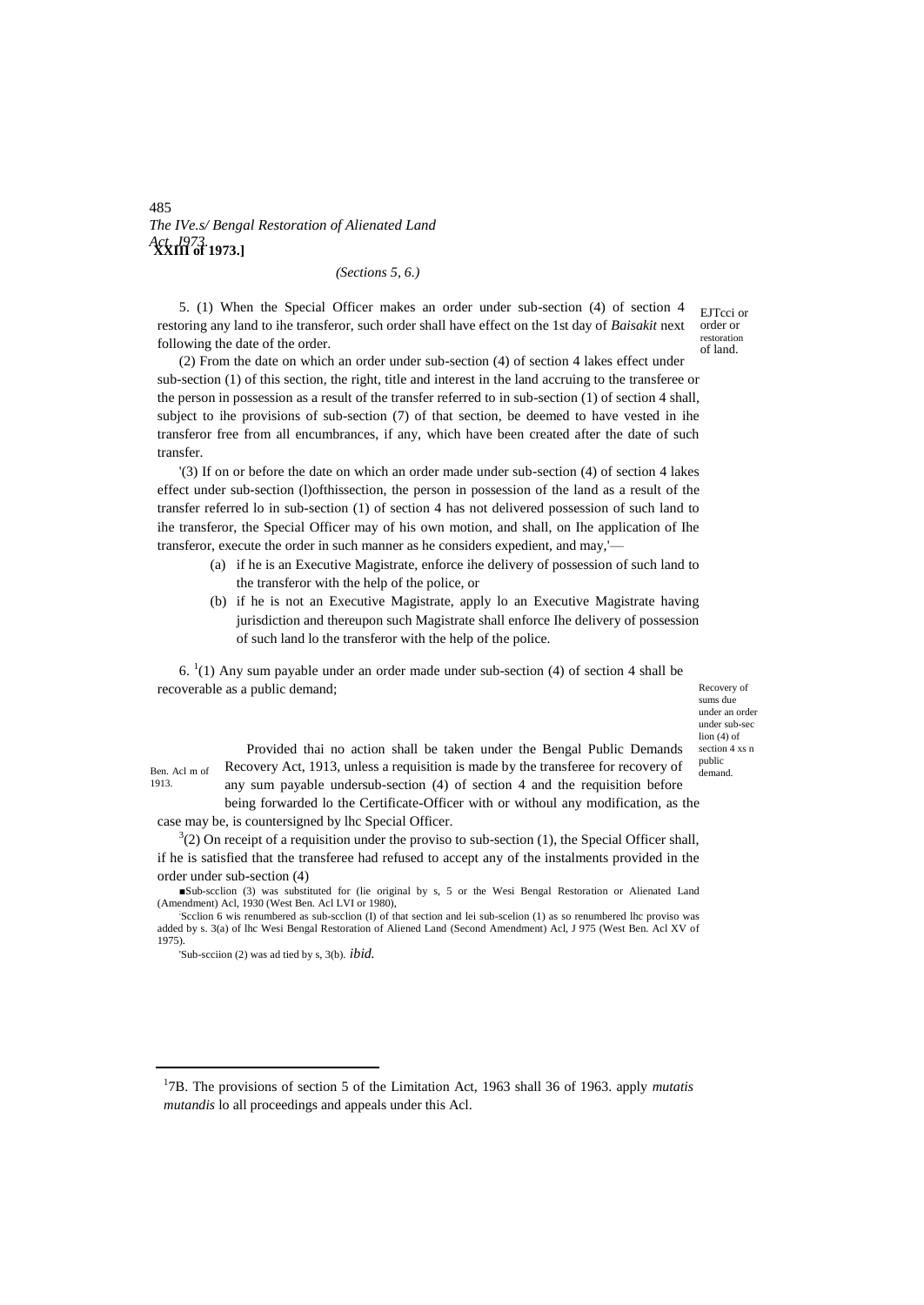#### 486 *The IVe.s/ Bengal Restoration of Alienated Land Act, J973.*

#### *(Sections 7, 7A, 7B, 8 and 8A.)*

of seclion 4, which was duly tendered by Ihe transferor within Ihe dale specified in the said order, award, in consideration of Ihe harassment suffered by the transferor, such compensation to him as the Special Officer thinks fit. The Special Officer shall adjust the amount awarded as compensation againstlhe amount claimed in the requisition and shall modify the requisition accordingly before countersignature.

7. Save as otherwise provided in the Constitution of India, neilherihe High Court nor any Civil Court shall have j urisdiction in any matter which ihe Special Officer is empowered to dispose of under this Act.

jurisdiction or High Court and Civil Courts.

Bar of

Principles or *resjttdicate*  not lo apply.

 $27A$ . Notwithstanding anything lo the contrary contained in any other law or in any judgment, decree or order of any Court, Tribunal or any other authority, the provisions of seclion 11 of the Code of 5ofi908. Civil Procedure, 1908, shall not apply to any proceeding or appeal under this Act.

8. The Special Officer shall have all the powers of a Civil Court under the Code of Civil Procedure, 1908, for the purposes of receiving evidence, administering oaths, enforcing Ihe attendance of witnesses and compelling the production of documents.

Powers of the SpcciaJ Officcr.

Stay of payments.

5 8A. (1) Notwithstanding anything contained elsewhere in this Act, with effect from the dale of commencement of the West Bengal Rural Indebtedness Relief Act, 1975, it shall not be necessary for a transferor to make any payment,—

- (i) forobtainingrestorationofpossessionofhislandinaccordance with the provisions of sub-section (4) of seclion 4, or
- (ii) where such possession has already been obtained inpursuance of an order made by ihe Special Officer, towards instalments under sub-seclion (4), or in lump amount under subsection (6) or subsection (8), of seclion 4,

Wesl Ben, Act XXXVII of 1975.

'Proviso was omitted by s. 6 of the West Bengal Restoration of Alienated Land (Amendment) Acl, 1980 (Wesl Ben. Acl LVI or 1980).

^Sections 7A and 7B were inserted by s. 7. *ibid.*

for a period of two years.

'Sections SA and SB were inserted by s. *2* of ihc West Bengal Restoration of Alienated Land (Amendment) Acl, 1976 (Wesl Ben. Act XX of 1976).

**[West Ben. Act**

Limitation.